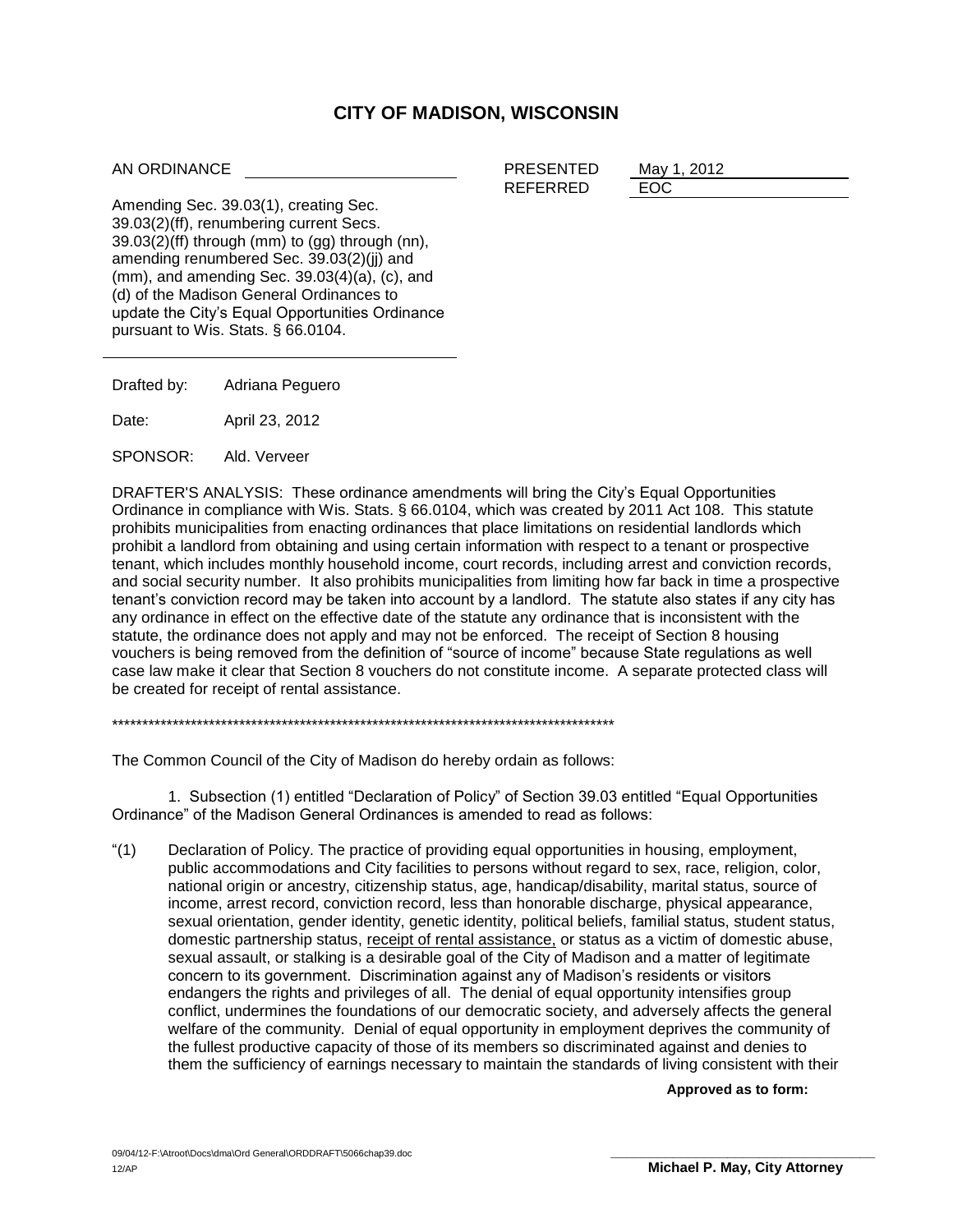## Page 2

abilities and talents. Therefore, as a proper function of City government the City of Madison has provided in Sec. 39.02 for affirmative action in City employment to safeguard against discrimination. Denial of equal opportunity in housing compels individuals and families who are discriminated against to live in dwellings below the standards to which they are entitled. Denial of equal opportunity in public accommodations subjects those discriminated against to embarrassment and creates distress and unrest within the community. Provision for adequate safeguards against such discrimination is a proper and necessary function of City government. In order that the peace, freedom, safety and general welfare of all inhabitants of the City may be protected and ensured, it is hereby declared to be the public policy of the City of Madison to foster and enforce to the fullest extent the protection by law of the rights of all of its inhabitants to equal opportunity to gainful employment, housing, and the use of City facilities and public accommodations without regard to sex, race, religion, color, national origin or ancestry, citizenship status, age, handicap/disability, marital status, source of income, arrest record, conviction record, less than honorable discharge, physical appearance, sexual orientation, gender identity, genetic identity, political beliefs, familial status, student status, domestic partnership status, or status as a victim of domestic abuse, sexual assault, or stalking. To fully effectuate this policy of promoting nondiscrimination, the City shall endeavor to eliminate all discrimination that may occur in its own employment, housing, and public accommodation practices and in the use of City facilities. By adopting Sec. 39.05 of these ordinances, the Common Council has attempted to make sure that City facilities and programs that receive City financial assistance are accessible to all persons, including persons with disabilities. The City will deal positively and constructively with all claims of discrimination filed against it through utilization of the procedures outlined in this ordinance."

2. Subdivision (g) of Subsection (2) entitled "Definitions" of Section 39.03 entitled "Equal Opportunities Ordinance" of the Madison General Ordinances is herein amended by amending to read as follows:

"(g) Conviction record includes, but is not limited to, information indicating that a person has been convicted of a felony, misdemeanor or other offense, placed on probation, fined, imprisoned or paroled pursuant to any law enforcement or military authority. In addition, "conviction record" as used in Sec. 39.03(4)(d), relating to discrimination in housing, shall also include information indicating that a person has been convicted of a civil ordinance violation (forfeiture)."

3. Subdivision (ff) of Subsection (2) entitled "Definitions" of Section 39.03 entitled "Equal Opportunities Ordinance" of the Madison General Ordinances is herein amended by creating to read as follows:

"(ff) "Receipt of rental assistance" means receipt of rental assistance under Title 24 Code of Federal Regulations, Subtitle B, Chapter VII (commonly known as the Section 8 program)."

4. Current Subdivisions (ff) through (mm) of Subsection (2) entitled "Definitions" of Section 39.03 entitled "Equal Opportunities Ordinance" of the Madison General Ordinances are renumbered to Subdivisions (gg) through (nn), respectively.

5. Newly renumbered Subdivision (jj) of Subsection (2) entitled "Definitions" of Section 39.03 entitled "Equal Opportunities Ordinance" of the Madison General Ordinances is amended to read as follows:

"(iijj) Source of income includes, but shall not be limited to, moneys received from public assistance, (including rental assistance under Title 24 Code of Federal Regulations Subtitle B, Chapter VII, commonly known as the "Section 8 housing" program), pension, and Supplementary Security Income (SSI). Source of income shall be limited to legally derived income."

6. Newly renumbered Subdivision (mm) of Subsection (2) entitled "Definitions" of Section 39.03 entitled "Equal Opportunities Ordinance" of the Madison General Ordinances is amended to read as follows: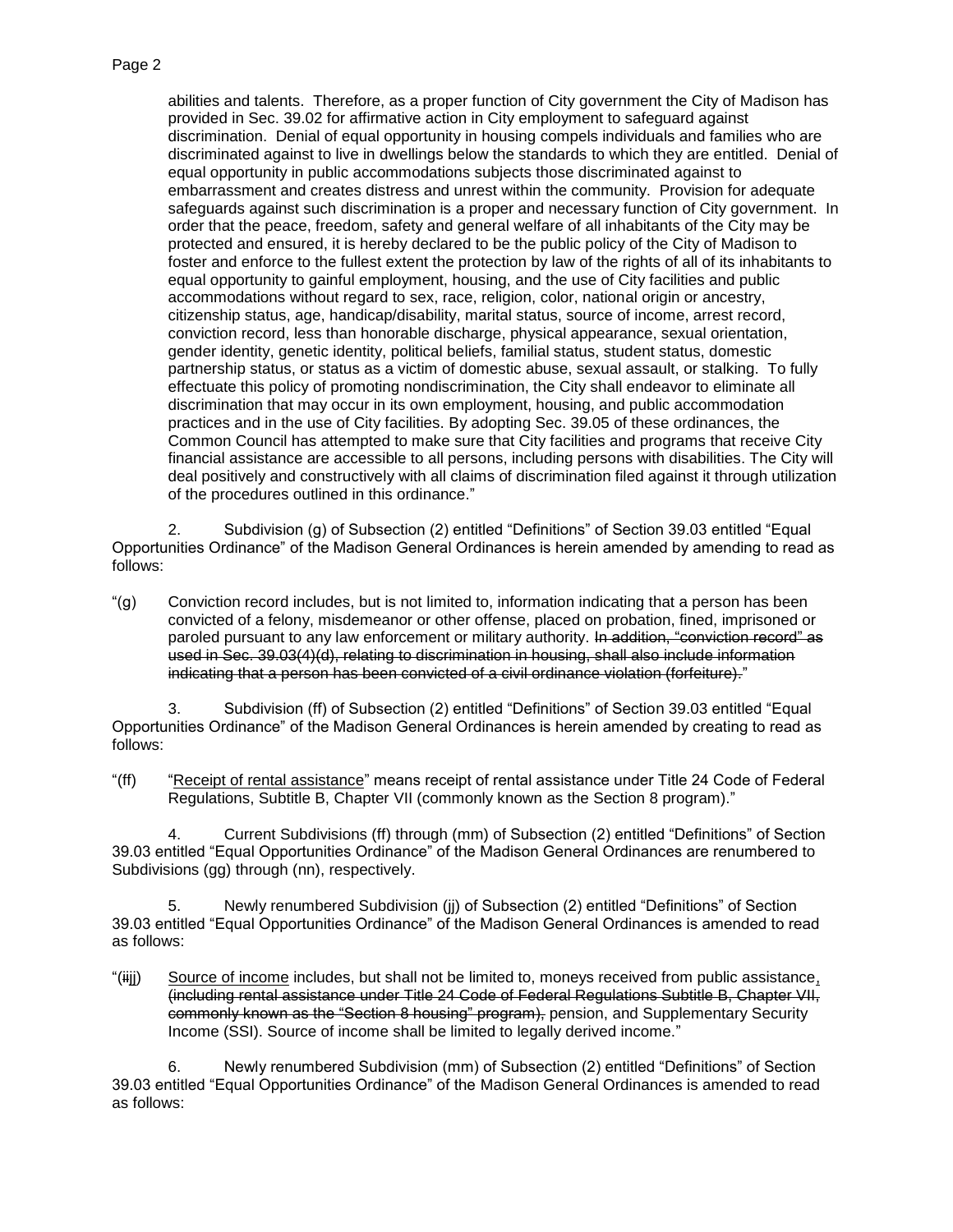## Page 3

"(Hmm) Protected class membership means a group of natural persons, or a natural person, who may be categorized because of their ability to satisfy the definition of one or more of the following groups or classes: sex, race, religion, color, national origin or ancestry, citizenship status, age, handicap/disability, marital status, source of income, arrest record or conviction record, less than honorable discharge, physical appearance, sexual orientation, gender identity, genetic identity, political beliefs, familial status, student, domestic partner, or receipt of rental assistance."

7. Subdivision (a) of Subsection (4) entitled "Housing" of Section 39.03 entitled "Equal Opportunities Ordinance" of the Madison General Ordinances is amended to read as follows:

"(a) To refuse to transfer, sell, rent or lease, to refuse to negotiate for the sale, lease, or rental or otherwise to make unavailable, deny or withhold from any person such housing because of such person's protected class membership, the fact that a person declines to disclose their Social Security Number when such disclosure is not compelled by state or federal law or status as a victim of domestic abuse, sexual assault, or stalking;. Pursuant to Wis. Stat. § 66.0104(2), conviction record is not considered a protected class for the purposes of this section;"

8. Subdivision (c) of Subsection (4) entitled "Housing" of Section 39.03 entitled "Equal Opportunities Ordinance" of the Madison General Ordinances is amended to read as follows:

"(c) To falsely represent that a dwelling is not available for inspection, sale, or rental because of such person's protected class membership or status as a victim of domestic abuse, sexual assault, or stalking; or other tenants in such a manner as to diminish their enjoyment of the premises by adversely affecting their health, safety and welfare. A person who has received written notice from the Madison Police Department that a drug nuisance under Wis. Stat. § 823.113, exists on property for which the person is responsible as owner may take action to eliminate the nuisance, including but not limited to, eviction of residents, provided such action is not a subterfuge to evade the provisions of this ordinance. Pursuant to Wis. Stat. § 66.0104(2), conviction record is not considered a protected class for the purposes of this section."

9. Subdivision (d) of Subsection (4) entitled "Housing" of Section 39.03 entitled "Equal Opportunities Ordinance" of the Madison General Ordinances is amended to read as follows:

- "(d) To discriminate against any person because of such person's protected class membership the fact that a person declines to disclose their Social Security Number when such disclosure is not compelled by state or federal law or status as a victim of domestic abuse, sexual assault, or stalking; in the terms, conditions or privileges pertaining to the transfer, sale, rental or lease of any housing, or in the furnishing of facilities or services in connection therewith, or in any other manner. Pursuant to Wis. Stat. § 66.0104(2), conviction record is not considered a protected class for the purposes of this section.
	- 1. Exclusions for Certain Convictions. This ordinance does not prohibit eviction or refusal to rent or lease residential property because of the conviction record of the tenant or applicant or a member of the tenant's or applicant's household, if the circumstances of the offense bear a substantial relationship to tenancy. The phrase "circumstances of any offense(s) bear a substantial relationship to tenancy" means the offense is such that, given the nature of the housing, a reasonable person would have a justifiable fear for the safety of landlord or tenant property or for the safety of other residents or employees. Provided that the circumstances of the offense bear a substantial relationship to tenancy, such offenses may include but are not limited to the following:
		- disorderly conduct involving disturbance of neighbors,
		- b. disorderly conduct involving destruction of property,
		- at least two or more misdemeanor drug-related convictions related to the manufacture, delivery or sale of a controlled substance or any drug-related felonious criminal activity,
		- d. criminal activity involving violence to persons such as murder, child abuse, sexual assault, battery, aggravated assault, assault with a deadly weapon;
		- e. criminal activity involving violence to or destruction of property, such as arson, vandalism, theft, burglary, criminal trespass to a dwelling;